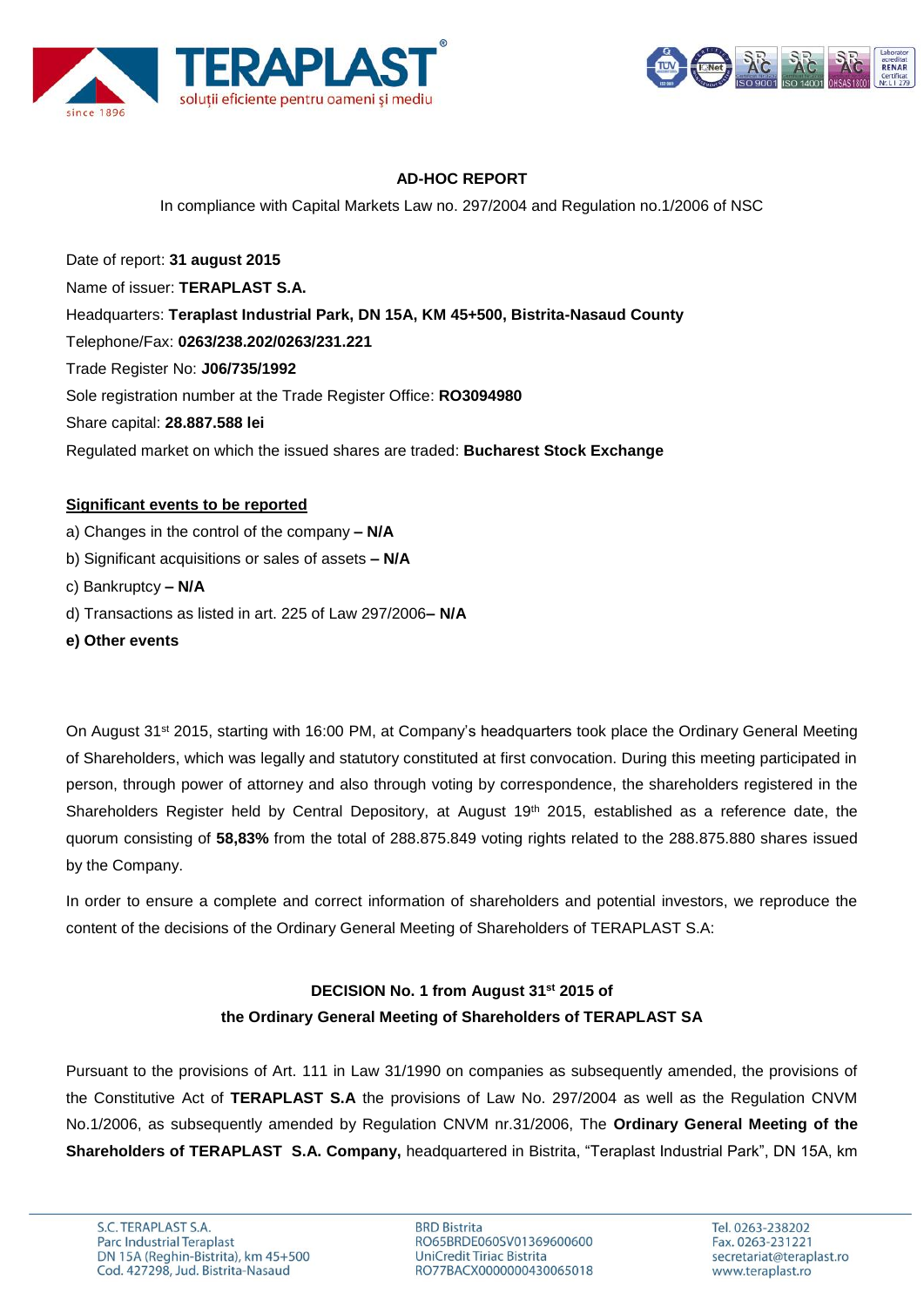



45+500, postal code 427298, Bistrita-Nasaud County, registered with the Trade Registry Office under number J06/735/1992, having the Fiscal Registration Code CUI RO 3094980, held on **August 31st 2015** at the headquarter of the Company, at 16:00 PM, with a quorum of **58,83%** of the total 288.875.849 voting rights, related to the 288.875.880 shares issued by TERAPLAST S.A., representing a total number of 169.951.936 votes expressed,

# **DECIDES On the issues on the AGENDA, as follows:**

**1.** Approval of appointing the company S.C. GENERAL CONSULTING MGI SRL having its registered office in Bistrita-Nasaud county, Bistrita 11th street Zefirului, registered in the Trade Registry under J06/628/2003, fiscal code RO15816660, licensed in financial auditing activities and other activities related to it, member of Chamber of Financial Auditors of Romania, in Bucharest, license 1120/28.06.2012, legally represented by Mrs. IACOB GABRIELA ADRIANA as administrator and financial auditor- license 3727.

# **Structure of the vote: 100% for, 0% against, 0% abstaining**

**2.** Approval of the internal auditing contract's validity for one year from the date of approving the Decision of the Ordinary General Meeting of the Shareholders.

## **Structure of the vote: 100% for, 0% against, 0% abstaining**

**3.** Approval of the internal auditor's remuneration.

## **Structure of the vote: 100% for, 0% against, 0% abstaining**

**4.** Mandating Mr. Alexandru Stânean – CEO, and Mrs. Edit - Eniko Orban – CFO to negotiate the internal audit contract and to sign it for and on behalf of the Company's Shareholders.

## **Structure of the vote: 100% for, 0% against, 0% abstaining**

**5.** Appointing the date of 16th of September 2015, as the registration date when shareholders affected by the decisions adopted by the Ordinary General Meeting of the Shareholders shall be identified.

## **Structure of the vote: 100% for, 0% against, 0% abstaining**

6. Approval of the date of 15<sup>th</sup> September 2015 as "ex date", respectively the date previous to the registration date when the financial instruments, object of the decision of the corporate bodies, are transacted without the rights resulting from such decision, pursuant to art. 2 letter f) of Regulation no. 6/2009 regarding the exercise of certain rights of the shareholders within the general assemblies of the trading companies, amended and completed by Regulation no. 13/2014 regarding the amendment and completion of certain regulations issued by the Security National Board (herein referred to as **Regulation CNVM no. 6/2009**).

## **Structure of the vote: 100% for, 0% against, 0% abstaining**